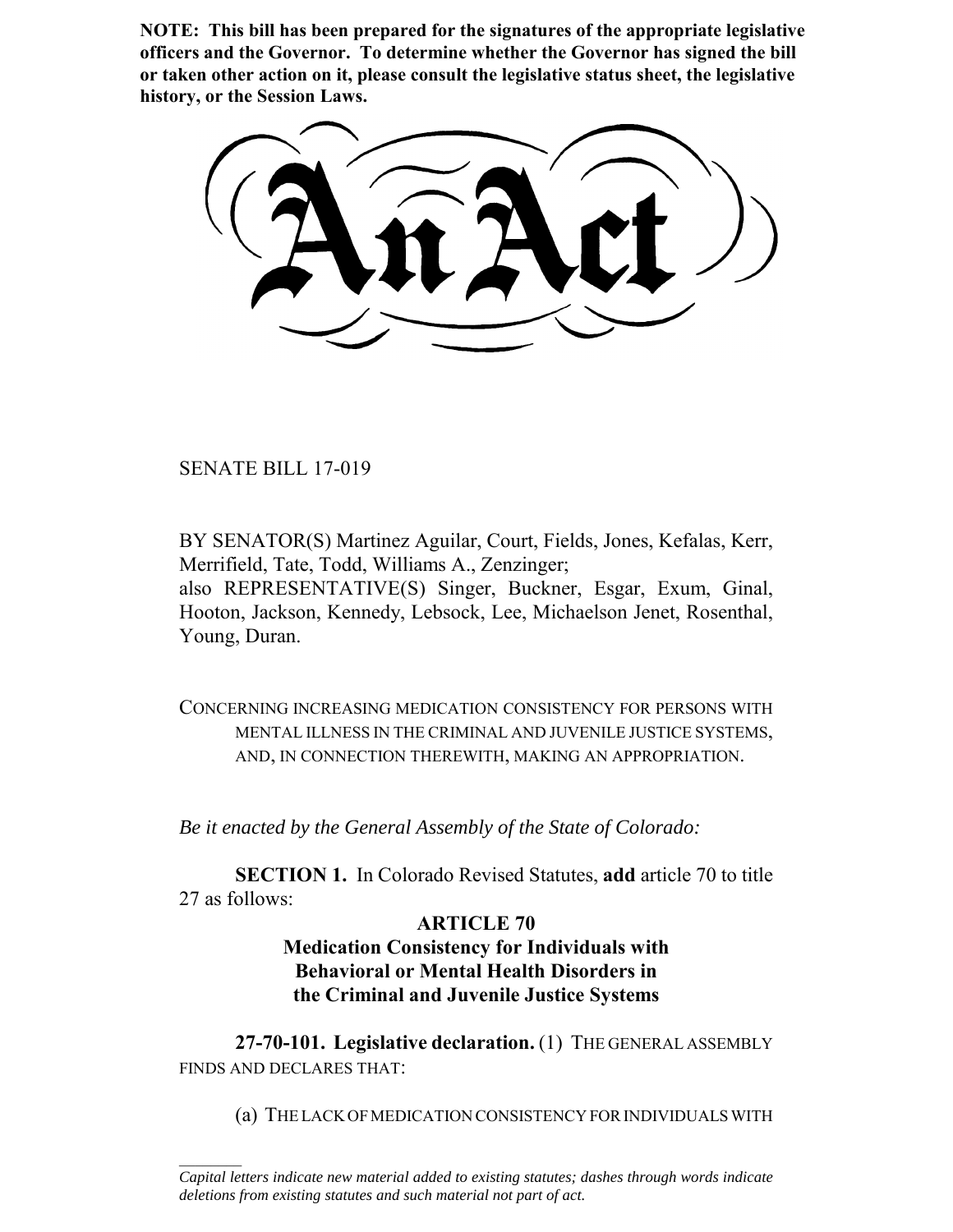BEHAVIORAL OR MENTAL HEALTH DISORDERS WHO ARE INVOLVED IN THE CRIMINAL AND JUVENILE JUSTICE SYSTEMS CREATES ADDITIONAL, OFTEN SERIOUS, PROBLEMS FOR THESE INDIVIDUALS;

(b) IT IS CRITICAL THAT THE STATE INCREASE THE LIKELIHOOD THAT A BROAD SPECTRUM OF EFFECTIVE MEDICATIONS, INCLUDING PSYCHOTROPIC MEDICATIONS, ARE AVAILABLE TO THESE INDIVIDUALS, REGARDLESS OF SETTING OR SERVICE PROVIDER;

(c) BY WORKING COOPERATIVELY WITH THE CRIMINAL AND JUVENILE JUSTICE SYSTEMS AND MENTAL HEALTH SERVICE PROVIDERS, THE STATE CAN HELP ENSURE MEDICATION CONSISTENCY AND ALSO DECREASE OVERALL STATE COSTS THROUGH THE USE OF A COMMON AND AGREED UPON MEDICATION FORMULARY AND COOPERATIVE PURCHASING;

(d) THE MEDICATION CONSISTENCY WORK GROUP OF THE BEHAVIORAL HEALTH TRANSFORMATION COUNCIL IDENTIFIED MENTAL HEALTH MEDICATIONS THAT ARE ESSENTIAL AND PREFERRED FOR A BASIC MEDICATION FORMULARY THAT COULD BE USED ACROSS ALL PUBLIC SYSTEMS TO INCREASE MEDICATION CONTINUITY FOR INDIVIDUALS WITH BEHAVIORAL OR MENTAL HEALTH DISORDERS IN THE CRIMINAL AND JUVENILE JUSTICE SYSTEMS; AND

(e) INCREASING INFORMATION SHARING ACROSS SYSTEMS AND SERVICE PROVIDERS ABOUT THE IMPORTANCE OF MEDICATION CONSISTENCY AND THE USE OF A COMMON AND AGREED UPON MEDICATION FORMULARY AND COOPERATIVE PURCHASING WILL RESULT IN LONG-TERM BENEFITS FOR THE STATE AND FOR INDIVIDUALS WITH BEHAVIORAL OR MENTAL HEALTH DISORDERS WHO ARE INVOLVED IN THE CRIMINAL AND JUVENILE JUSTICE SYSTEMS.

**27-70-102. Definitions.** AS USED IN THIS ARTICLE 70, UNLESS THE CONTEXT OTHERWISE REQUIRES:

(1) "DEPARTMENT" MEANS THE DEPARTMENT OF HUMAN SERVICES CREATED IN SECTION 26-1-105.

(2) "FACILITY" MEANS A FEDERALLY QUALIFIED HEALTH CARE CENTER, CLINIC, COMMUNITY MENTAL HEALTH CENTER OR CLINIC, INSTITUTION, ACUTE TREATMENT UNIT, JAIL, FACILITY OPERATED BY THE

### PAGE 2-SENATE BILL 17-019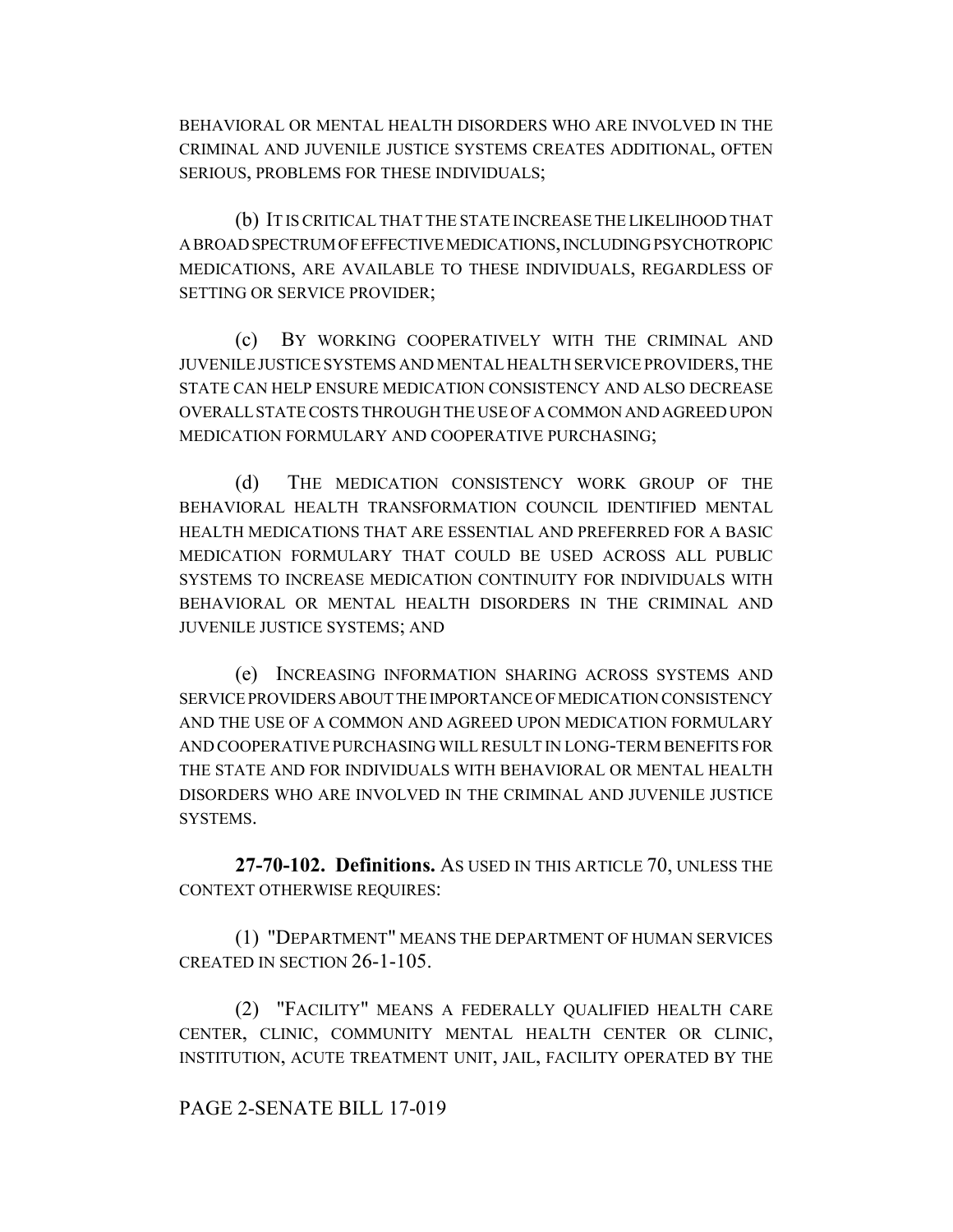DEPARTMENT OF CORRECTIONS, OR A FACILITY OPERATED BY THE DIVISION OF YOUTH CORRECTIONS.

(3) "MEDICATION FORMULARY" MEANS THE MEDICATION FORMULARY ESTABLISHED PURSUANT TO SECTION 27-70-103 FOR USE BY PROVIDERS.

(4) "OFFICE" MEANS THE OFFICE OF BEHAVIORAL HEALTH IN THE DEPARTMENT OF HUMAN SERVICES.

(5) "PROVIDER" MEANS ANY PERSON, FACILITY, OR GOVERNMENT ENTITY RESPONSIBLE FOR PROVIDING MENTAL HEALTH SERVICES RELATED TO THE CARE AND TREATMENT OF AN INDIVIDUAL WITH BEHAVIORAL OR MENTAL HEALTH DISORDERS WHO IS OR WAS INVOLVED WITH THE CRIMINAL OR JUVENILE JUSTICE SYSTEM.

**27-70-103. Medication consistency for individuals with behavioral or mental health disorders in the criminal and juvenile justice systems - medication formulary - cooperative purchasing reporting - rules.** (1) (a) BEGINNING DECEMBER 1, 2017, THE DEPARTMENT OF HUMAN SERVICES IN CONSULTATION WITH THE DEPARTMENT OF CORRECTIONS SHALL PROMULGATE RULES THAT REQUIRE PROVIDERS UNDER EACH DEPARTMENT'S AUTHORITY TO USE A MEDICATION FORMULARY THAT HAS BEEN DEVELOPED COLLABORATIVELY BY DEPARTMENTS, AGENCIES, AND PROVIDERS. PUBLIC HOSPITALS AND LICENSED PRIVATE HOSPITALS MAY ALSO, AT THEIR DISCRETION, PARTICIPATE IN THE MEDICATION FORMULARY. USING CONSULTING SERVICES AS NECESSARY, THE DEPARTMENTS SHALL ALSO DEVELOP PROCESSES FOR EDUCATION AND MARKETING RELATED TO INFORMATION REGARDING THE MEDICATION FORMULARY AND COOPERATIVE PURCHASING OPPORTUNITIES FOR FACILITIES AND PROVIDERS. THE PROCESSES FOR EDUCATION AND MARKETING REQUIRED PURSUANT TO THIS SUBSECTION (1) SHALL BE COMPLETED ON OR BEFORE DECEMBER 1, 2017.

(b) FOR THE SOLE PURPOSE OF ENSURING MEDICATION CONSISTENCY FOR PERSONS WITH MENTAL HEALTH DISORDERS IN THE CRIMINAL AND JUVENILE JUSTICE SYSTEMS, THE DEPARTMENT OF CORRECTIONS, COUNTIES, THE DIVISION OF YOUTH CORRECTIONS, COMMUNITY MENTAL HEALTH CENTERS, AND OTHER PROVIDERS SHALL SHARE PATIENT-SPECIFIC MENTAL HEALTH AND TREATMENT INFORMATION.ALL SUCH INFORMATION SHARING

### PAGE 3-SENATE BILL 17-019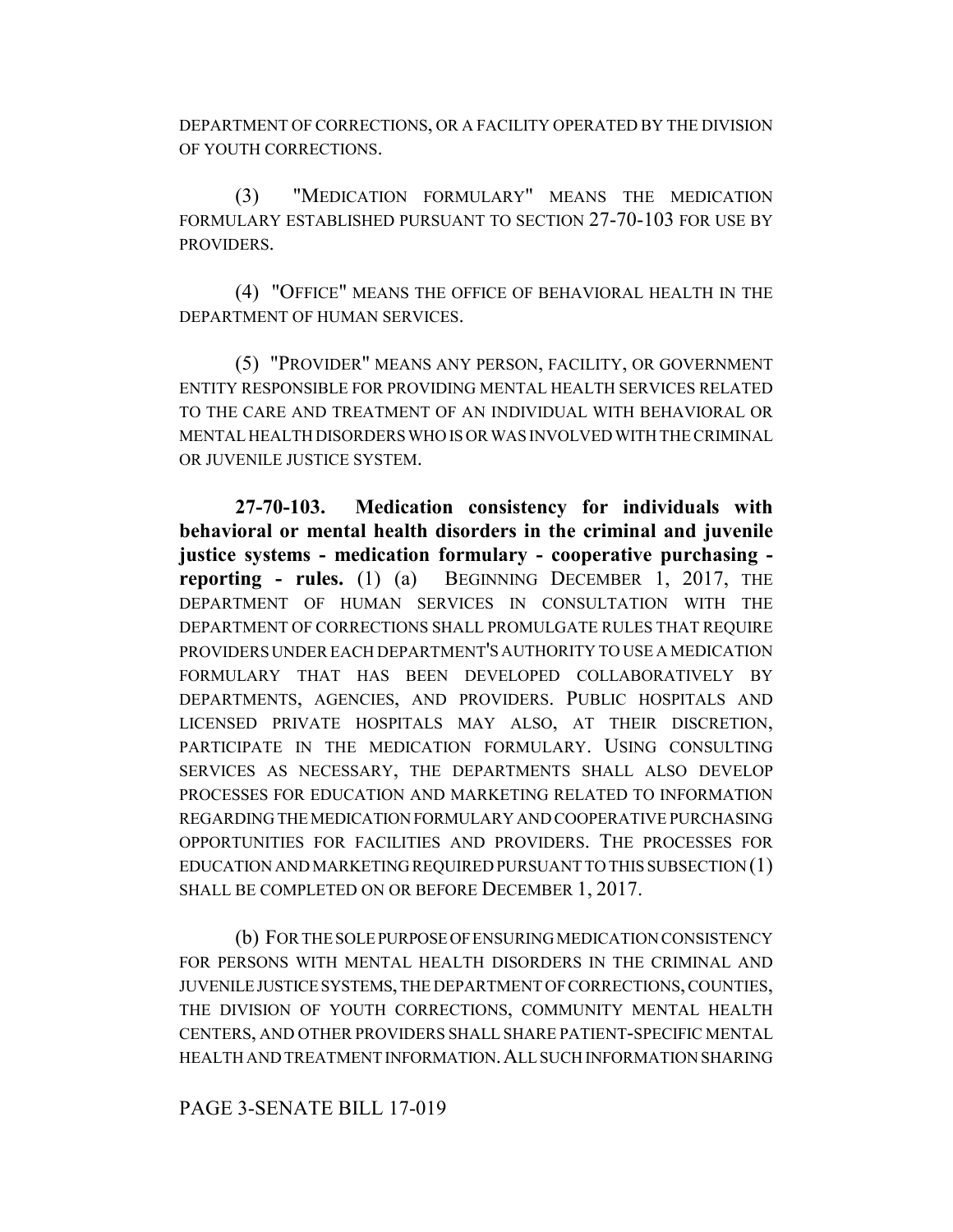MUST COMPLY WITH CONFIDENTIALITY REQUIREMENTS, INCLUDING ANY NECESSARY MEMORANDUMS OF UNDERSTANDING BETWEEN PROVIDERS, SET FORTH IN THE FEDERAL "HEALTH INSURANCE PORTABILITY AND ACCOUNTABILITY ACT OF 1996", 45 CFR PARTS 2, 160, 162, AND 164.

(2) BEGINNING JULY 1, 2018, THE OFFICE SHALL HAVE THE FOLLOWING DUTIES AND RESPONSIBILITIES, SUBJECT TO AVAILABLE APPROPRIATIONS:

(a) ON OR BEFORE SEPTEMBER 1,2018, AND EVERY SEPTEMBER 1 OF EVERY EVEN-NUMBERED YEAR THEREAFTER, THE OFFICE SHALL CONDUCT A REVIEW OF THE MEDICATION FORMULARY TO ADDRESS ANY URGENT CONCERNS RELATED TO THE FORMULARY AND TO PROPOSE UPDATES TO THE FORMULARY. DURING THIS REVIEW, THE OFFICE SHALL ALSO CREATE THE APPROPRIATE NOTIFICATION PROCESS FOR UPDATES TO THE FORMULARY.

(b) ON OR BEFORE JULY 1, 2019, AND EVERY TWO YEARS THEREAFTER AS NECESSARY, THE OFFICE SHALL CONDUCT A REVIEW OF THE MEDICATION FORMULARY TO UPDATE THE MEDICATION FORMULARY AND ENSURE COMPLIANCE WITH THE MEDICAID FORMULARY USED BY THE DEPARTMENT OF HEALTH CARE POLICY AND FINANCING.

(c) ON OR BEFORE SEPTEMBER 1, 2018, THE OFFICE, IN COLLABORATION WITH THE OFFICE OF INFORMATION TECHNOLOGY, THE OFFICE OF E-HEALTH INNOVATION, THE DEPARTMENT OF HEALTH CARE POLICY AND FINANCING, THE DEPARTMENT OF PUBLIC SAFETY, THE DEPARTMENT OF CORRECTIONS, AND OTHER AGENCIES AS APPROPRIATE, SHALL DEVELOP A PLAN BY WHICH THE PATIENT-SPECIFIC INFORMATION REQUIRED BY SUBSECTION  $(1)(b)$  OF THIS SECTION CAN BE SHARED ELECTRONICALLY, WHILE STILL IN COMPLIANCE WITH CONFIDENTIALITY REQUIREMENTS, INCLUDING ANY NECESSARY MEMORANDUMS OF UNDERSTANDING BETWEEN PROVIDERS, SET FORTH IN THE FEDERAL "HEALTH INSURANCE PORTABILITY AND ACCOUNTABILITY ACT OF 1996", 45 CFR PARTS 2, 160, 162, AND 164.

(d) (I) THE OFFICE SHALL ENCOURAGE PROVIDERS THAT HAVE BEEN GRANTED PURCHASING AUTHORITY BY THE DEPARTMENT OF PERSONNEL PURSUANT TO SECTION 24-102-204 TO UTILIZE COOPERATIVE PURCHASING FOR THE MEDICATION FORMULARY, AS AUTHORIZED PURSUANT TO SECTION 24-110-201, UNLESS THE PROVIDER CAN OBTAIN THE MEDICATION

#### PAGE 4-SENATE BILL 17-019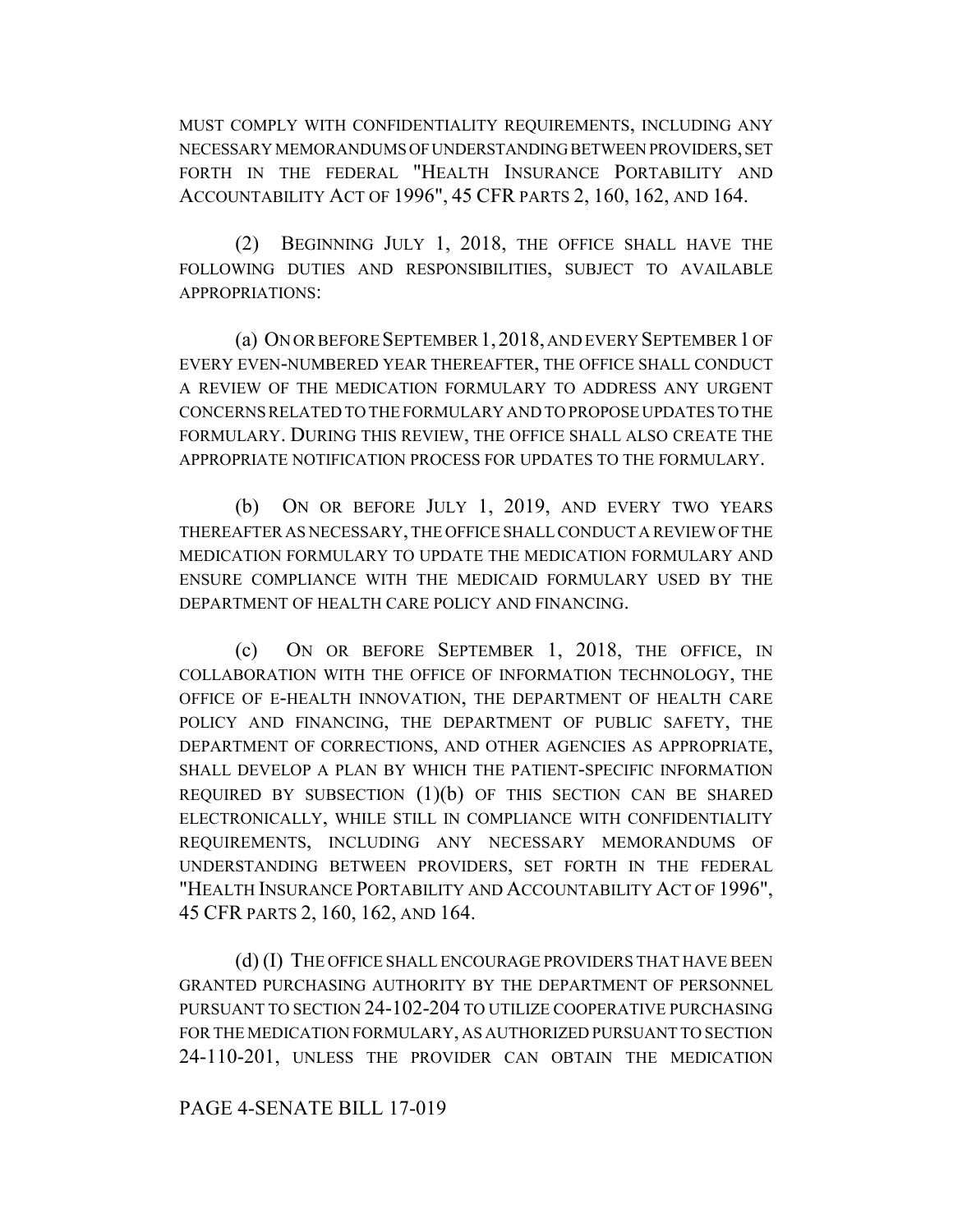ELSEWHERE AT A LOWER COST. THE USE OF COOPERATIVE PURCHASING MAY, AND IS ENCOURAGED TO, INCLUDE EXTERNAL PROCUREMENT ACTIVITY, AS DEFINED IN SECTION 24-110-101 (2), IF THE EXTERNAL PROCUREMENT ACTIVITY AGGREGATES PURCHASING VOLUME TO NEGOTIATE DISCOUNTS WITH MANUFACTURERS, DISTRIBUTORS, AND OTHER VENDORS.

(II) ANY EXTERNAL PROCUREMENT ACTIVITY, AS DEFINED IN SECTION 24-110-101 (2), USED BY PROVIDERS FOR PURPOSES OF THIS ARTICLE 70 IS ENCOURAGED TO INCLUDE AN ONGOING DRUG UTILIZATION REVIEW PROCESS.THE PURPOSE OF THE REVIEW PROCESS IS TO HELP ENSURE A STRUCTURED, ONGOING REVIEW OF HEALTH CARE PROVIDER PRESCRIBING, PHARMACIST DISPENSING, AND PATIENT USE OF MEDICATION. THE REVIEW MUST INCLUDE A COMPREHENSIVE ANALYSIS OF PATIENTS' PRESCRIPTION AND MEDICATION DATA TO HELP ENSURE APPROPRIATE MEDICATION DECISION-MAKING AND POSITIVE PATIENT OUTCOMES BY PROVIDING EDUCATIONAL FEEDBACK TO PROVIDERS ON APPROPRIATE MEDICATION UTILIZATION.

(d) THE OFFICE SHALL INVESTIGATE AND DEVELOP OPTIONS FOR COLLABORATION WITH LOCAL COUNTY JAILS TO COORDINATE MEDICATION PURCHASING. BASED ON THE INFORMATION FROM THE OFFICE, THE BEHAVIORAL HEALTH TRANSFORMATION COUNCIL, ESTABLISHED IN SECTION 27-61-102, SHALL DEVELOP A MEDICATION PURCHASING PLAN ON OR BEFORE SEPTEMBER 1, 2018.

(3) (a) BEGINNING IN JANUARY 2019, AND EVERY JANUARY THEREAFTER, THE DEPARTMENT OF HUMAN SERVICES AND THE DEPARTMENT OF CORRECTIONS SHALL REPORT PROGRESS ON THE IMPLEMENTATION AND USE OF THE MEDICATION FORMULARY AND COOPERATIVE PURCHASING AS PART OF EACH DEPARTMENT'S "STATE MEASUREMENT FOR ACCOUNTABLE, RESPONSIVE, AND TRANSPARENT (SMART)GOVERNMENT ACT" HEARING REQUIRED BY SECTION 2-7-203. EACH DEPARTMENT SHALL MAKE SUCH REPORTS TO THE JOINT HEALTH AND HUMAN SERVICES COMMITTEE AND THE JOINT JUDICIARY COMMITTEE, OR ANY SUCCESSOR COMMITTEES.

(b) THIS SECTION IS EXEMPT FROM THE PROVISIONS OF SECTION 24-1-136 (11), AND THE PERIODIC REPORTING REQUIREMENT OF THAT SECTION SHALL REMAIN IN EFFECT UNTIL CHANGED BY THE GENERAL ASSEMBLY ACTING BY BILL.

### PAGE 5-SENATE BILL 17-019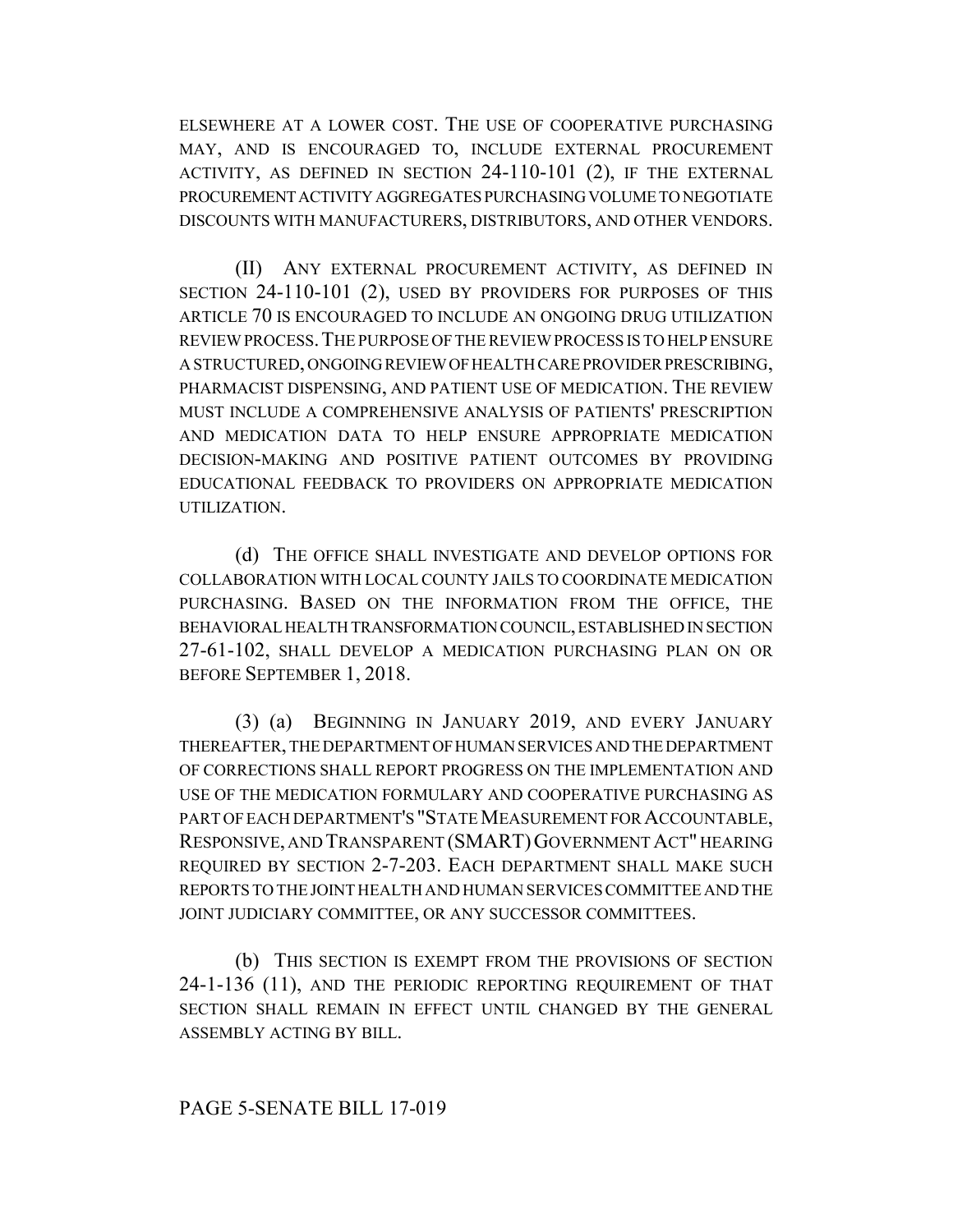**SECTION 2. Appropriation.** (1) For the 2017-18 state fiscal year, \$26,000 is appropriated to the department of human services. This appropriation is from the general fund. To implement this act, the department may use this appropriation as follows:

(a) \$24,000 for use by the office of behavioral health for personal services; and

(b) \$2,000 for use by the office of behavioral health for operating expenses.

**SECTION 3. Act subject to petition - effective date.** This act takes effect at 12:01 a.m. on the day following the expiration of the ninety-day period after final adjournment of the general assembly (August 9, 2017, if adjournment sine die is on May 10, 2017); except that, if a referendum petition is filed pursuant to section 1 (3) of article V of the state constitution against this act or an item, section, or part of this act within such period, then the act, item, section, or part will not take effect unless